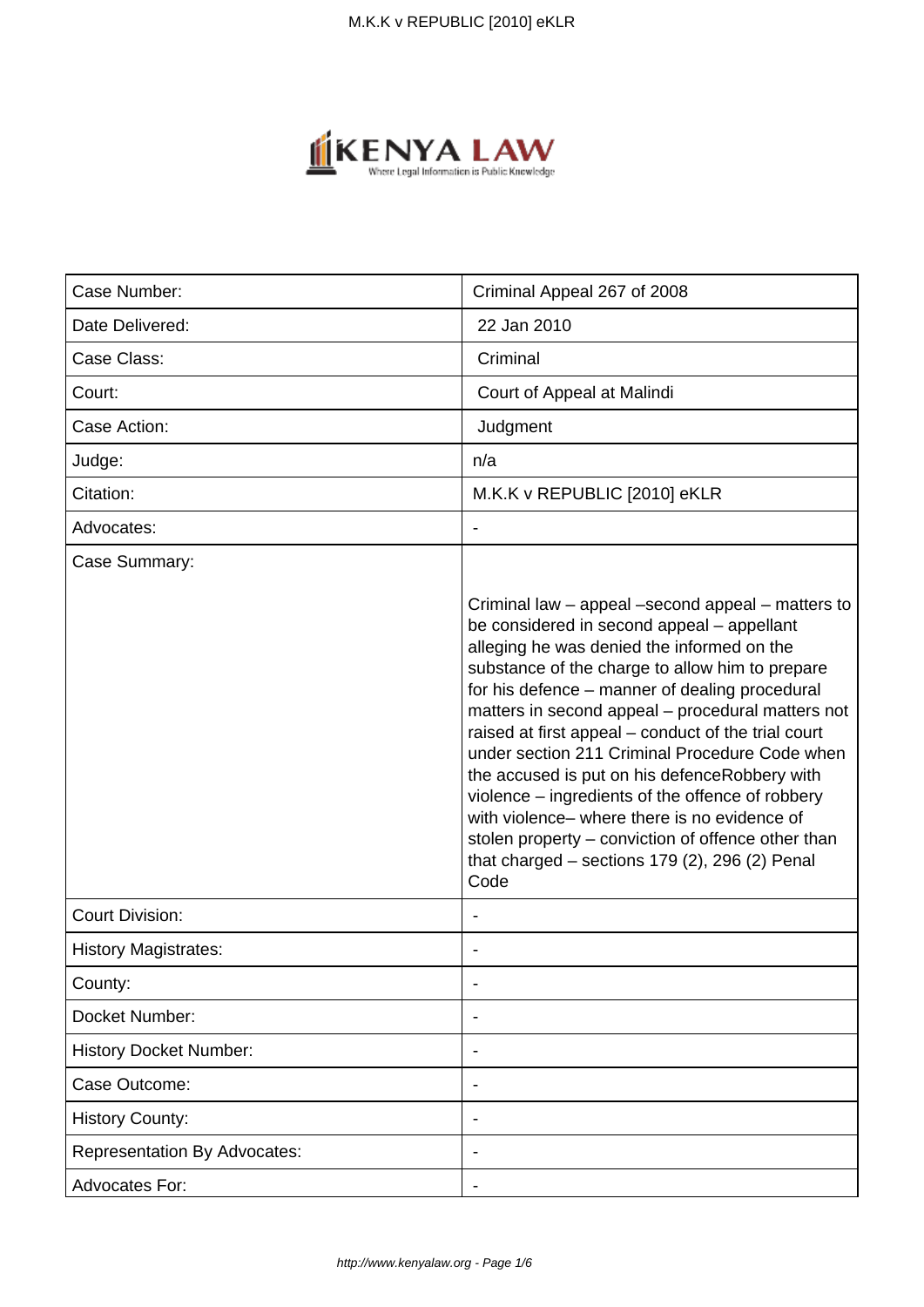# M.K.K v REPUBLIC [2010] eKLR

| Advocates Against:                                                                                                                                            |  |
|---------------------------------------------------------------------------------------------------------------------------------------------------------------|--|
| Sum Awarded:                                                                                                                                                  |  |
| $\Box$ The information contained in the above segment is not part of the judicial epipien delivered by the Court. The metadate has been prepared by Kenya Law |  |

 The information contained in the above segment is not part of the judicial opinion delivered by the Court. The metadata has been prepared by Kenya Law as a guide in understanding the subject of the judicial opinion. Kenya Law makes no warranties as to the comprehensiveness or accuracy of the information.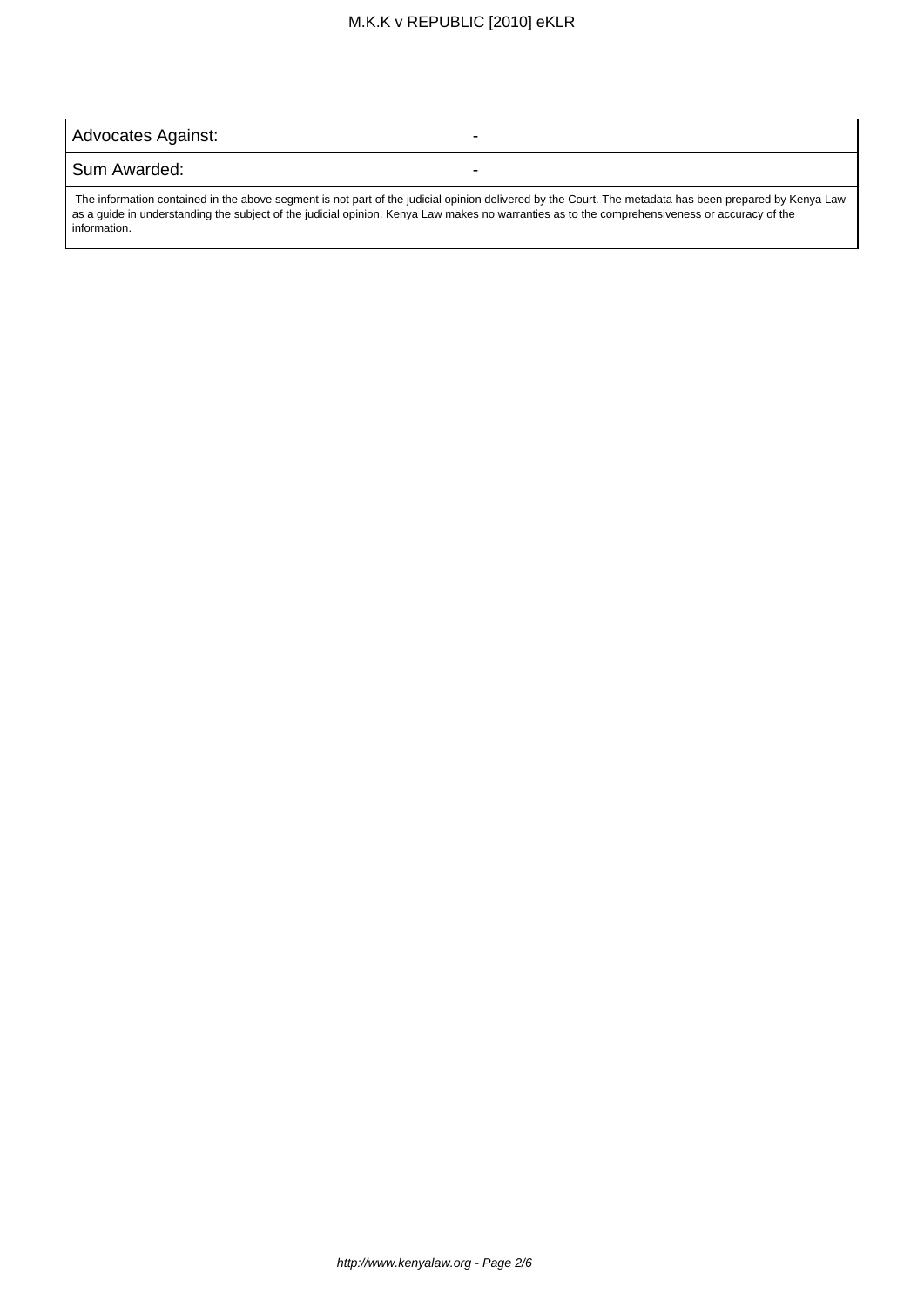### **REPUBLIC OF KENYA**

### **IN THE COURT OF APPEAL OF KENYA**

## **AT MOMBASA**

#### **Criminal Appeal 267 of 2008**

**M.K.K……………………… ................................................................................. APPELLANT**

#### **AND**

**REPUBLIC ……………………….……………………………... RESPONDENT**

**(Appeal from a judgment of the High Court of Kenya at Mombasa**

**(Njagi, J) dated 30th October, 2008**

**in**

**H. C. CR. A. NO. 67 OF 2004**

**\*\*\*\*\*\*\*\*\*\*\*\*\*\*\*\*\*\***

#### **JUDGMENT OF THE COURT**

Mwalewa Kiboya Kalu, the appellant, was charged, tried and convicted upon trial for the main count of defilement of a girl under the age of 16 years contrary to section 145 (1) of the Penal Code, and was thereafter sentenced to 15 years imprisonment with hard labour. No finding was made on the alternative charge of indecent assault of a girl contrary to section 144 (1) of the Penal Code.

The complainant was U.W, a standard 7 girl aged 17 years. Before she testified the trial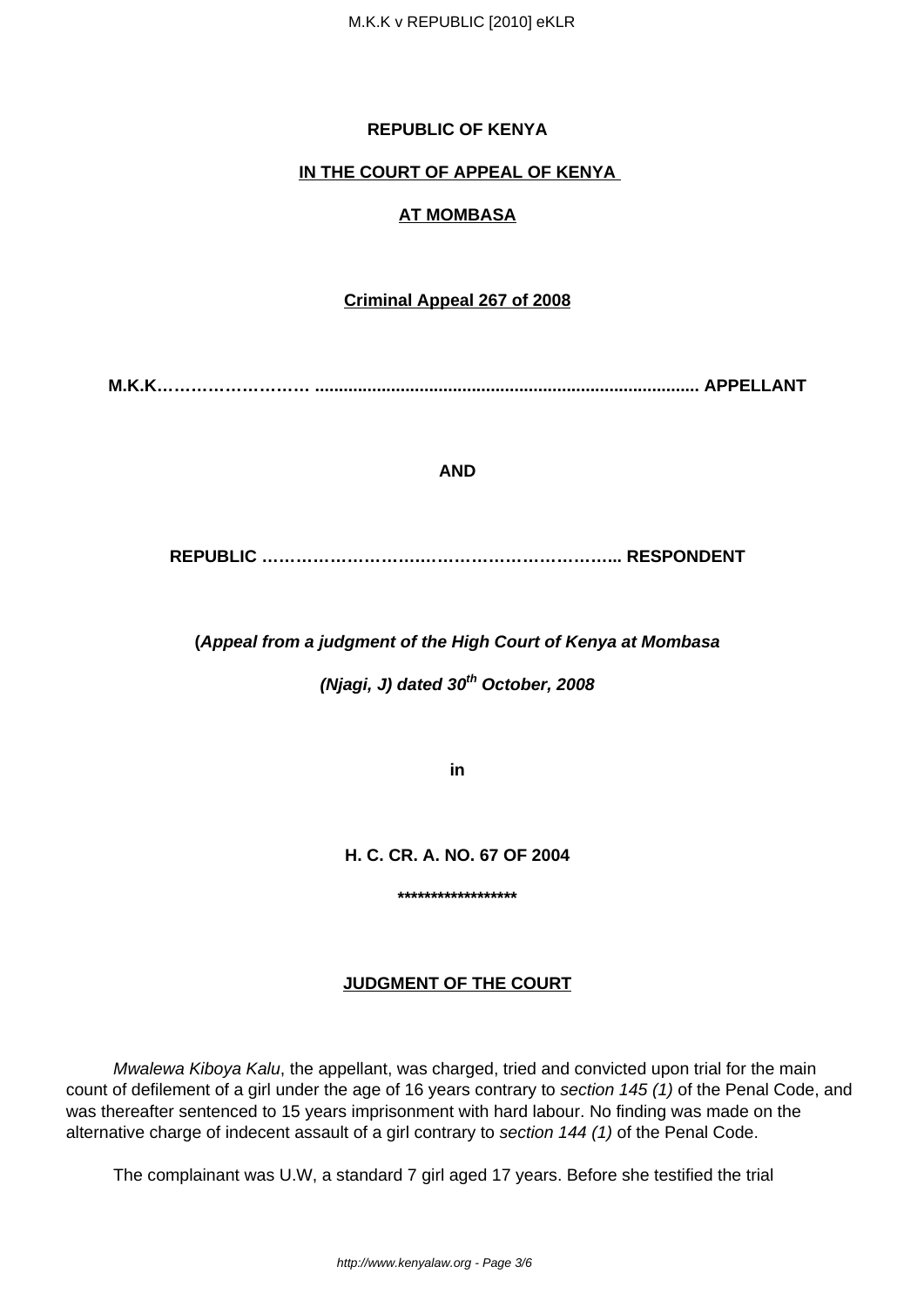Magistrate, L. M. Mbatia, SRM, conducted a voir dire examination of her after which he formed the opinion that she possessed sufficient intelligence and that she understood "the importance of speaking the truth." He therefore directed that she be sworn before giving her evidence.

We pause there to consider when it is necessary to conduct a *voir dire* examination in a case where the court is called upon to receive the evidence of children. The trial Magistrate in the matter before us appears to have been of the view that any person who has not attained the age of majority is a child in respect of whom the court has to satisfy itself, firstly that he or she understands the meaning of an oath; secondly, if not, then whether he or she is possessed of sufficient intelligence to be allowed to testify either on oath or otherwise. As a general rule a *voir dire* examination becomes necessary in a case where a child or children are of tender age; children who may not, prima facie, understand the significance of an oath. It is the duty of the court, after observing the child, to decide whether the child, either understands the meaning of an oath in which case he may be sworn before testifying, but if not, whether she possesses reasonable intelligence to be allowed to testify. (see Oloo s/o Gai vs. R. [1960] EA. 86, at p. 88).

 In the case before us, U.W, was about 17 years of age. She was in standard 7, and she believed she had reached the age of marriage, as we shall shortly show. In the circumstances of this case a voir dire examination was not necessary. Besides, the trial magistrate did not follow the correct procedure as set out, above.

 The prosecution case, as can be gleaned from the evidence on record was short and straight forward. The appellant and the complainant were related by marriage. The complainant was the appellant's sister-in-law, the later having married the former's elder sister. The appellant's said wife died leaving behind an infant child. The appellant is said to have approached the complainant and enticed her to have sexual intercourse with him with a promise that he would later marry her for her to bring up the sister's child. He also promised her that he would in addition give her a house in Likoni area of Mombasa which he said belonged to that child. The two had sexual intercourse on several instances. As a result the complainant conceived. The complainant later named the appellant as the person responsible for the pregnancy.

 In her testimony the complainant's mother, M.W, stated that she confronted the appellant who admitted that he was responsible for the pregnancy. His explanation was that the devil had cheated him.

 The appellant was at the material time a Baptist Pastor attached to B Baptist Church. In his defence he admitted he had sexual intercourse with the complainant and that he was responsible for the pregnancy she had. It was however, his case that the sexual intercourse was consensual, and that the two had agreed to get married. The complainant's mother did not however, think such a marriage was permissible under their custom as the complainant was the sister of the appellant's deceased wife.

 The trial Magistrate, quite properly, held that the consent of the complainant to have sexual intercourse with the appellant was not a defence to a defilement charge. The superior court (Njagi, J) on first appeal, affirmed that holding and itself, said that the consent of a complainant in a defilement charge is immaterial if the evidence shows that she is under the age of 16 years.

It is noteworthy that in his petition of appeal to the superior court the appellant challenged his conviction on, amongst other grounds, that he had not voluntarily admitted having had sexual intercourse with the complainant but that he was cajoled to do so. In his memorandum of appeal, too, he appears to challenge the propriety of his conviction, on, among other grounds, that the evidence presented to the trial court was not sufficient to sustain his conviction for the charge of defilement of a girl under the age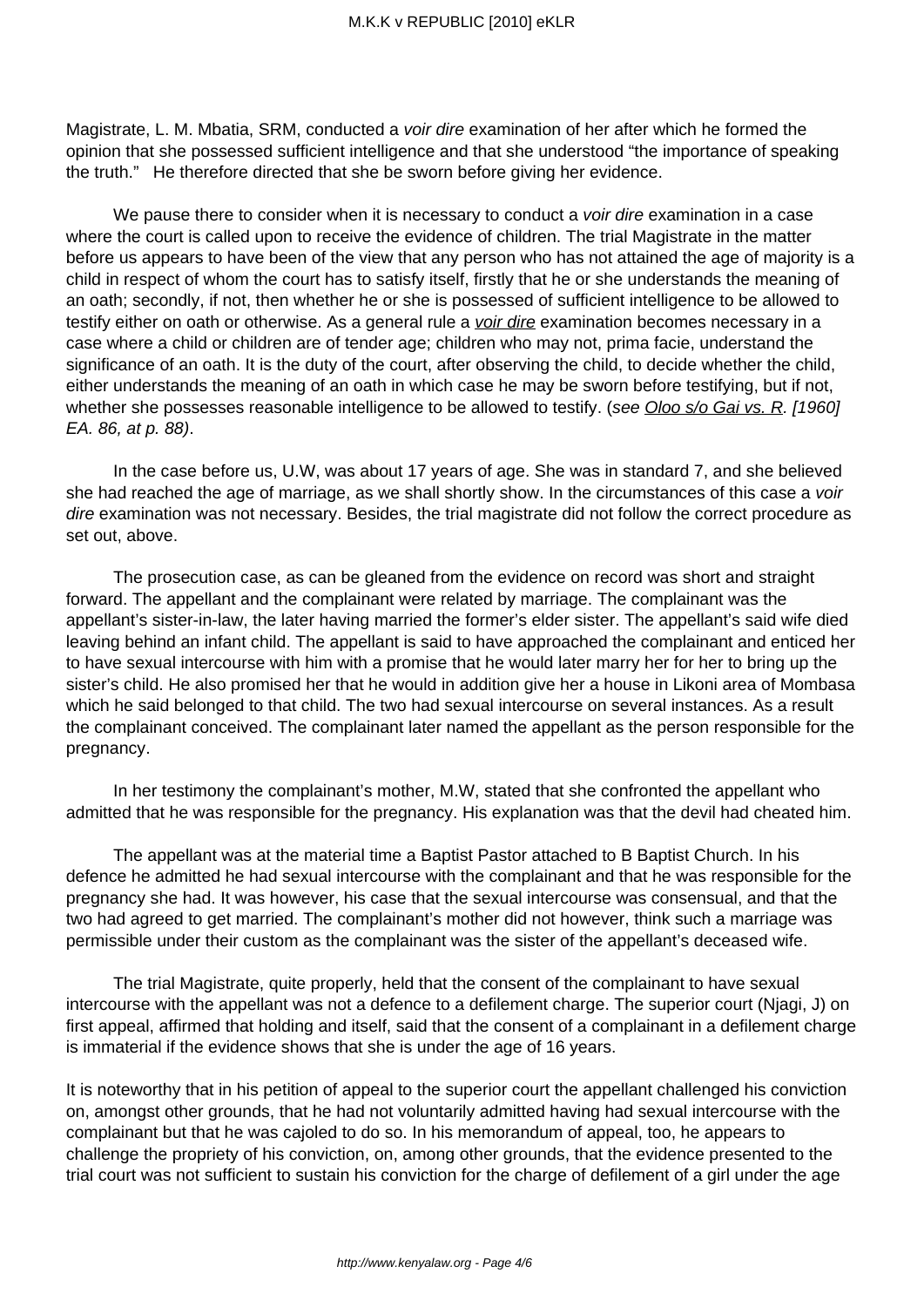of 16 years. That notwithstanding, when this appeal came before us for hearing, the appellant indicated that he had filed a document which he has titled as "Mitigation Appeal" and he did not wish to say anything more. The document was filed about a week before the date the appeal came for hearing. As material, the appellant states therein, as follows:

"Your Lords it is clearly evident from the evidence of the complainant that I had not forced her into what transpired ......

Your Lords having been under this sentence for almost 7 years, I came to learn my mistake and am very remorseful. Your Lordship I also wish to inform you that I have not only learned my mistake but also attained grade iii in tailoring and 1 in carpentry. In addition to the technical skills my Lords I have completed several courses in theological studies and also attained certificates in short I have seen the light.

Your Lordships, I can assure you that all those years I have been but in good use of self-examination and analysis and only one word have come out of that examination – "TRANSFORMATION" .... I am begging for a second chance."

 The appellant then went on to beg for a second chance arguing that he was the sole breadwinner of his family, and that he would like to put into full use the skills he had acquired in prison. The effect of the appellant's action is that he had abandoned his appeal against conviction and was pursuing an appeal against sentence only.

 This is a second appeal. Section 361 (1) of the Criminal Procedure Code, as far as is material, provides as follows:

"361 (1) A party to an appeal from a subordinate court may, subject to subsection (8), appeal against a decision of the High Court in its appellate jurisdiction on a matter of law, and the Court of Appeal shall not hear an appeal under this section –

(a)on a matter of fact, and severity of sentence is a matter of fact; or

(b)against sentence, except where a sentence has been enhanced by the High Court, unless the subordinate court had no power under section 7 to pass that sentence."

We have no doubt that the sentence of 15 years imprisonment imposed on the appellant is a lawful sentence. It may appear to be high. However, on a second appeal this Court has no jurisdiction to interfere with a sentence however high it may appear if it is a lawful sentence. While we sympathize with the appellant, our hands are tied, and all we can do is to sympathize with him. He should however, be grateful that his imprisonment has not been in vain. He has learnt some trades and has through